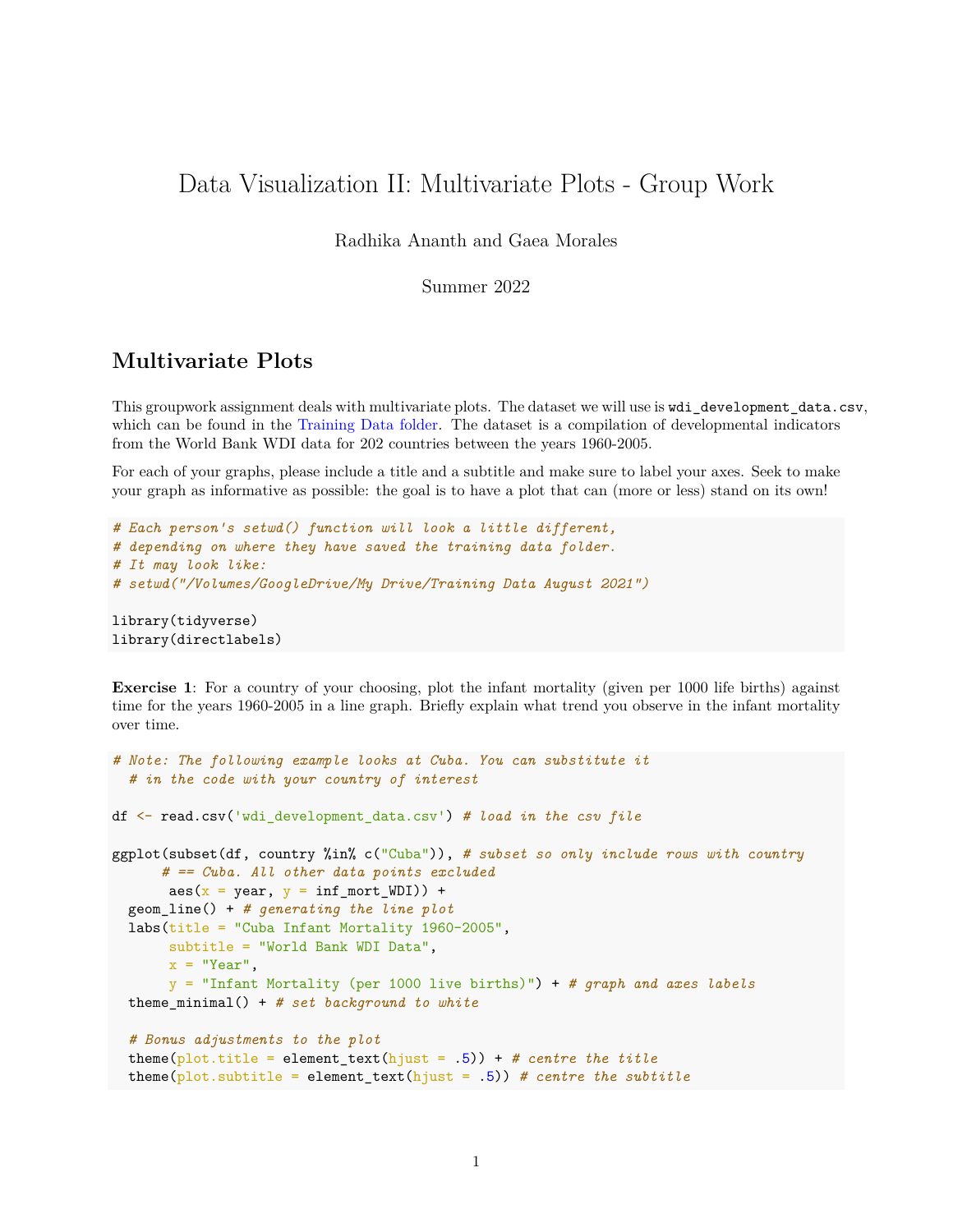

*# Brief interpretation: There has been a steep decrease in infant mortality # since the 1960s, and appears to be gradually plateauing since the 2000s.*

**Exercise 2**: For five countries of your choosing, plot the infant mortality against time for the years 1960-2005 in a line graph. Distinguish each country by color and make sure to include a legend. Comment on the differences across the 5 countries with time.

*BONUS:* Instead of a legend, add the names of the five countries as labels on the plot. This will require locating labels at specific coordinates that make it clear which line the label refers to. Note that this will only be possible if the countries selected have Y-axis values that are sufficiently distinct.

```
# As in the previous exercise, you can substitute the list
  # in the code with your five countries of interest.
library(directlabels) # for the country labels
ggplot(subset(df, country %in% c("United States of America", "Canada", "Mexico",
                                 "Japan", "China")),
       aes(x = year, y = inf_mort_WDI, group = country, label = country,color = factor( country)) +
  geom_line() +
  labs(title = "Infant Mortality 1960-2005 for the USA, Canada,
  Mexico, Japan, and China",
       # '\n' can be added to put the following text (after `\n`) in the next line
      subtitle = "World Bank WDI Data",
      x = "Year",y = "Infant Mortality (per 1000 live births)",
```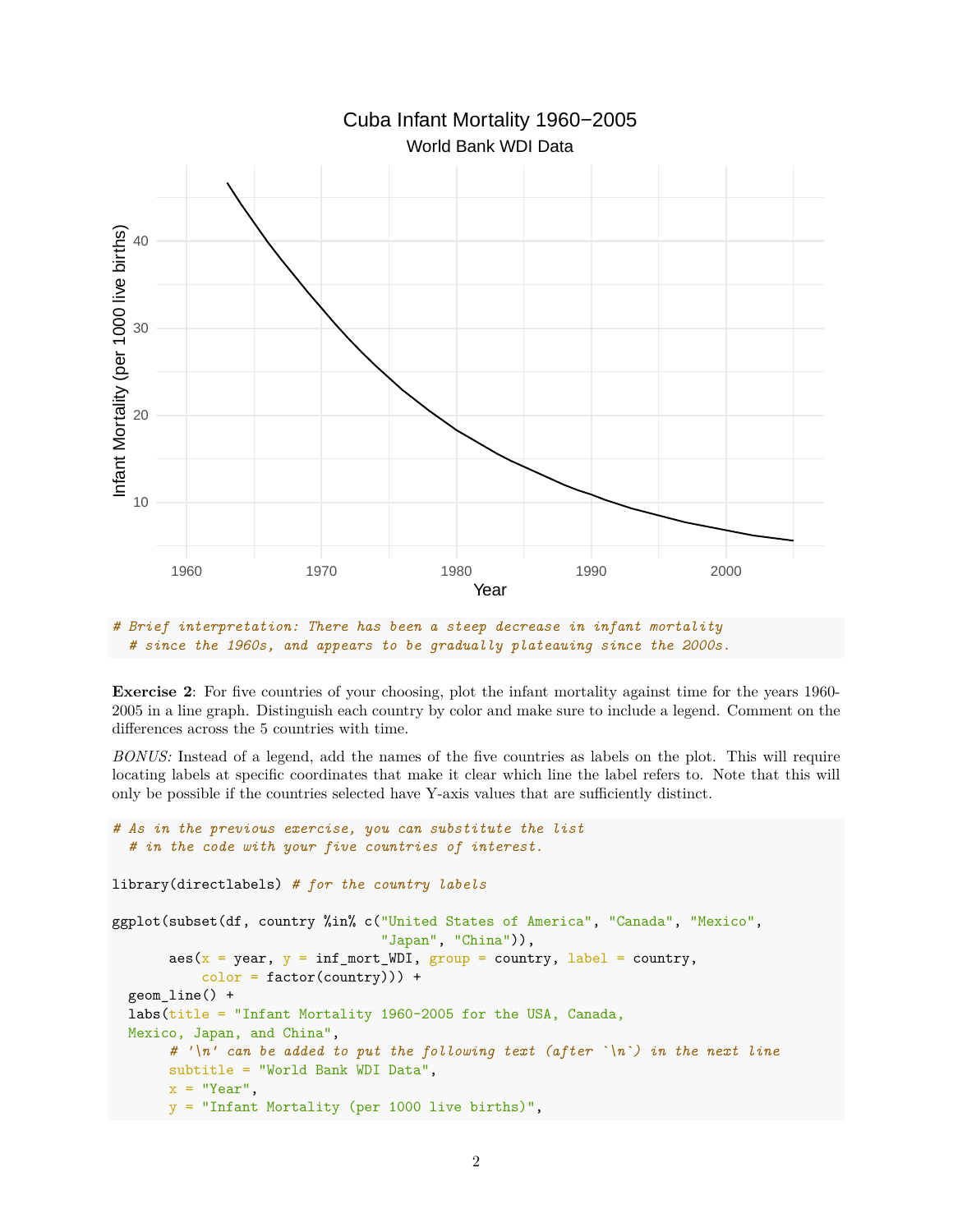```
color = "Country") + # this is to change the legend title
theme(plot.title = element_text(hjust = .5)) +
theme(plot.subtitle = element_text(hjust = .5)) +
theme minimal()
```


```
# Brief interpretation: There has been a steep decrease in infant mortality
  # since both Mexico and China, although China's decline has been more gradual.
  # Infant mortality have started at lower rates in the US, Canada, and Japan,
  # and so there decrease has been more gradual but have remained low for decades.
```

```
# Q2 BONUS answer
```

```
set.seed(1234)
ggplot(subset(df, country %in% c("United States of America", "Canada",
                                 "Mexico", "Japan", "China")),
       aes(x = year, y = inf_mort_WDI, group = country, label = country,color = country) +
  labs(title = "Infant Mortality 1960-2005 for the USA, Canada,
  Mexico, Japan, and China",
      subtitle = "World Bank WDI Data",
      x = "Year",y = "Infant Mortality (per 1000 live births)") +
  theme(plot.title = element_text(hjust = .5)) +
  theme(plot.subtitle = element_text(hjust = .5)) +
  geom_line() +
  geom_d1(aes(label = country), method = list("last.points", cex = 0.55)) +
```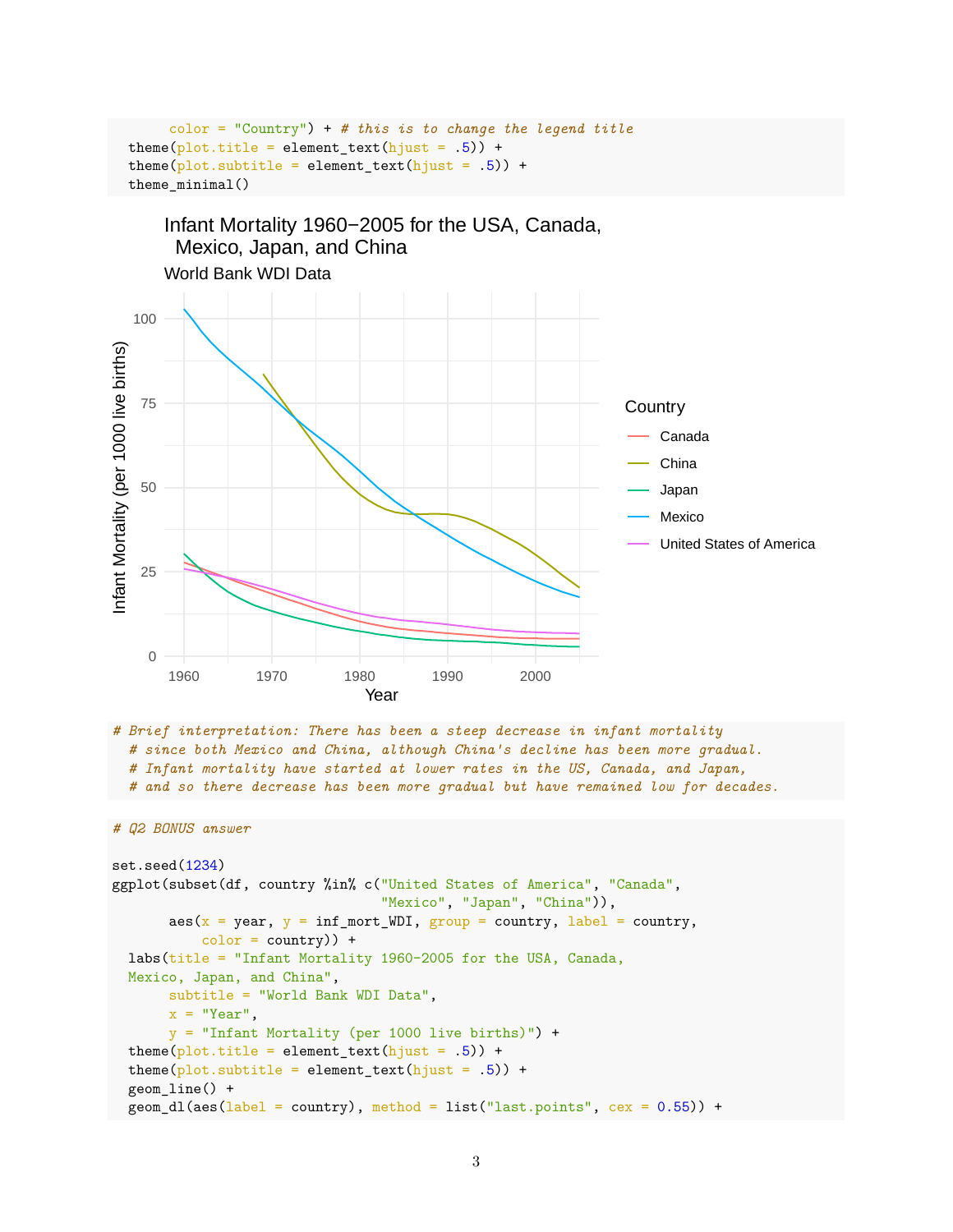```
# cex defines size of label as percent of label font size
theme_minimal() +
theme(legend.position = "none") +
coord_cartesian(xlim = c(1960, 2015),ylim = c(0, 100)) # adjusted x and y axes to allow room for labels
```


**Exercise 3**: In a scatterplot, plot infant mortality, for all countries, against time for the years 1985-2000. Include a jitter, choose an appropriate opacity, and include a trend line in your graph. What are the general trends that you observe in infant mortality? How does adjusting the opacity improve how informative your graph is?

```
ggplot(df, aes(x = year, y = inf_mort_WDI)) +geom point(alpha = 0.2, position = position jitter(width = 0.2)) + # adjusting
    # opacity and jitter
  theme minimal() +labs(title = "Global Infant Mortality 1985-2000",
      subtitle = "World Bank WDI Data",
      x = "Year",y = "Infant Mortality (per 1000 live births)") +
  theme(plot.title = element_text(hjust = .5)) +
  theme(plot.subtitle = element_text(hjust = .5)) +
  stat_smooth(method = "lm") + # including trend line
  coord_cartesian(xlim = c(1985, 2000))
```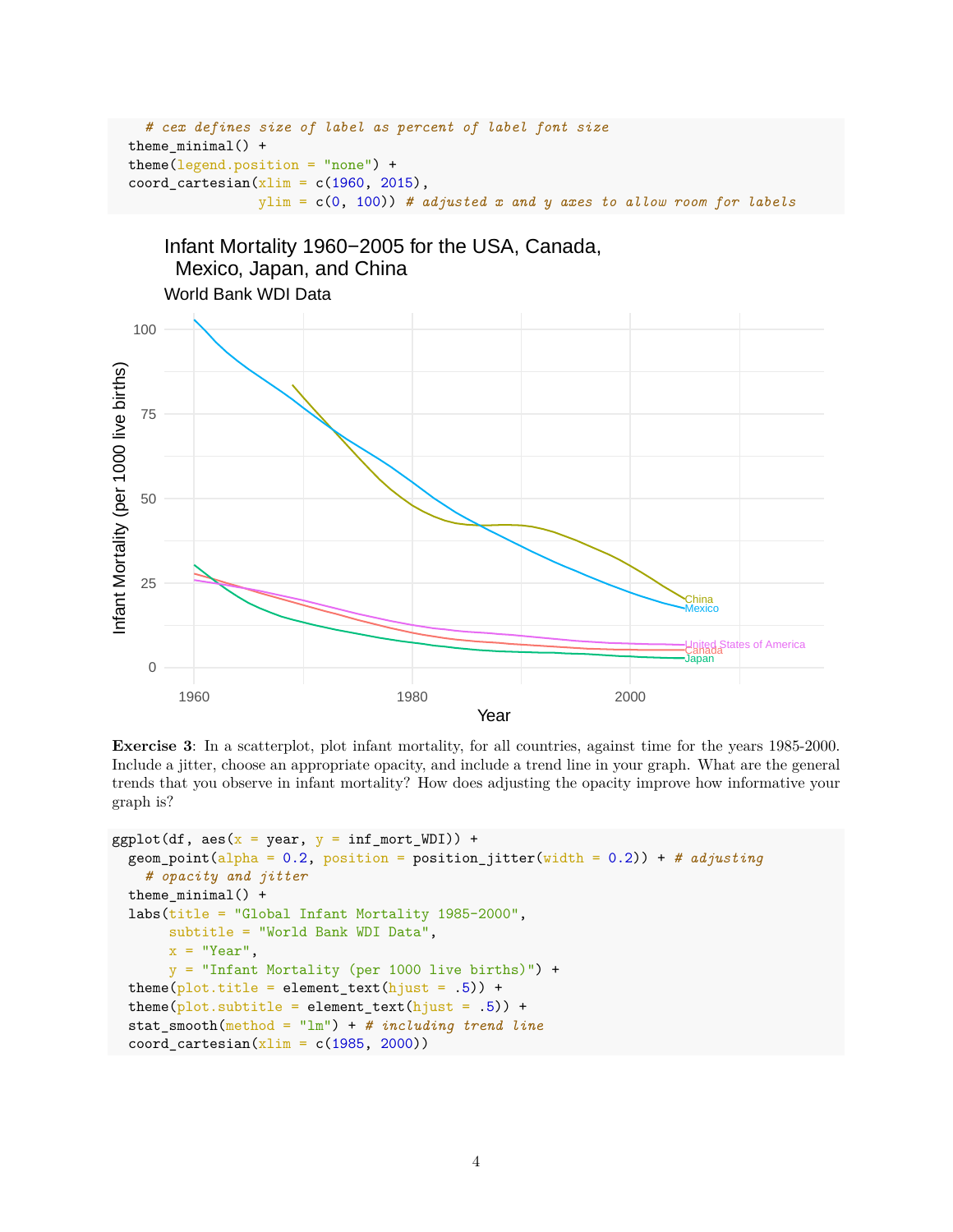

World Bank WDI Data Global Infant Mortality 1985−2000

**Exercise 4**: Lastly, create a dummy variable called wealthy. Classify countries with a gdppc  $>$  mean gdppc as wealthy (dummy  $= 1$ ) and those with a gdppc  $\lt$  mean gdppc as not wealthy (dummy  $= 0$ ). Distinguish data points in your graph from exercise 3 using this dummy variable using both shape and color, so that there is a clear distinction between the data points from the two groups of countries respectively. Comment on trends across time.

```
df$wealthy \leq ifelse(df$gdppc_WDI >= mean(df$gdppc_WDI, na.rm = T), 1, 0)
  # creating dummy
table(df$wealthy) # generates number of values in each dummy variable category
ggplot(subset(df, !is.na(wealthy)), # choosing only non-null values here
       \text{aes}(x = \text{year}, y = \text{inf\_mort\_WDI},color = factor(wealth)) +geom\_point(alpha = 0.2, position = position\_jitter(width = 0.2)) +theme_minimal() + # white background
  labs(title = "Global Infant Mortality 1985-2000",
       subtitle = "World Bank WDI Data",
       x = "Year",y = "Infant Mortality (per 1000 live births)",
```